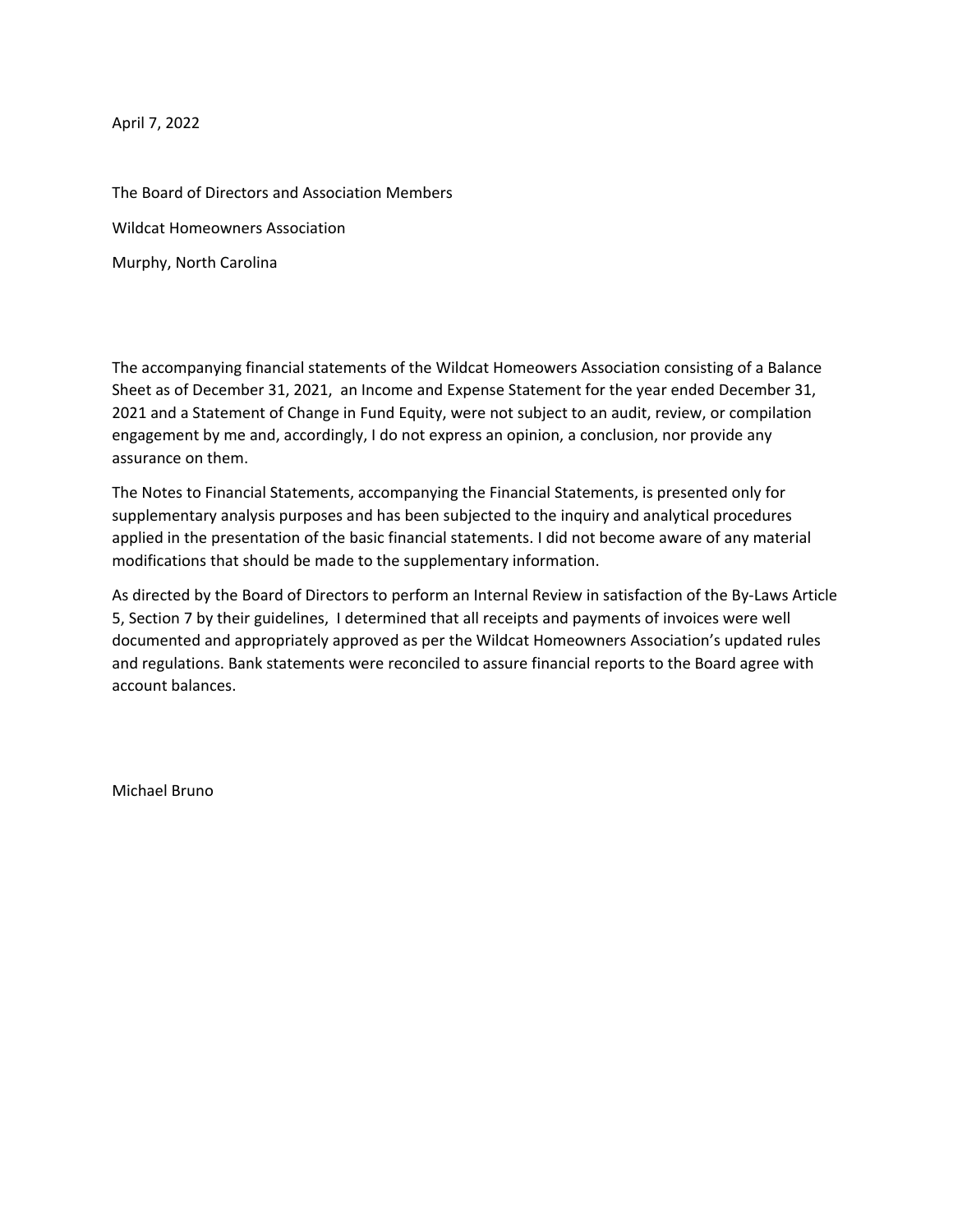# **Cash Basis WILDCAT HOMEOWNERS ASSOCATION**

## **Annual Balance Sheet**

 **As of December 31, 2021**

|                                       | Dec 31, 21 |
|---------------------------------------|------------|
| <b>ASSETS</b>                         |            |
| <b>Current Assets</b>                 |            |
| <b>Checking/Savings</b>               |            |
| Cas In Bank - Reserves                | 65,587     |
| <b>Cash In Bank - Operating</b>       | 47,297     |
| <b>Total Checking/Savings</b>         | 112,884    |
| <b>Total Current Assets</b>           | 112,884    |
| <b>Fixed Assets</b>                   |            |
| Lots 14 & 16                          | 1,829      |
| <b>Total Fixed Assets</b>             | 1,829      |
| <b>TOTAL ASSETS</b>                   | 114,713    |
| <b>LIABILITIES &amp; EQUITY</b>       |            |
| Equity                                |            |
| <b>Retained Earnings</b>              | 90,554     |
| <b>Net Income</b>                     | 24,159     |
| <b>Total Equity</b>                   | 114,713    |
| <b>TOTAL LIABILITIES &amp; EQUITY</b> | 114.       |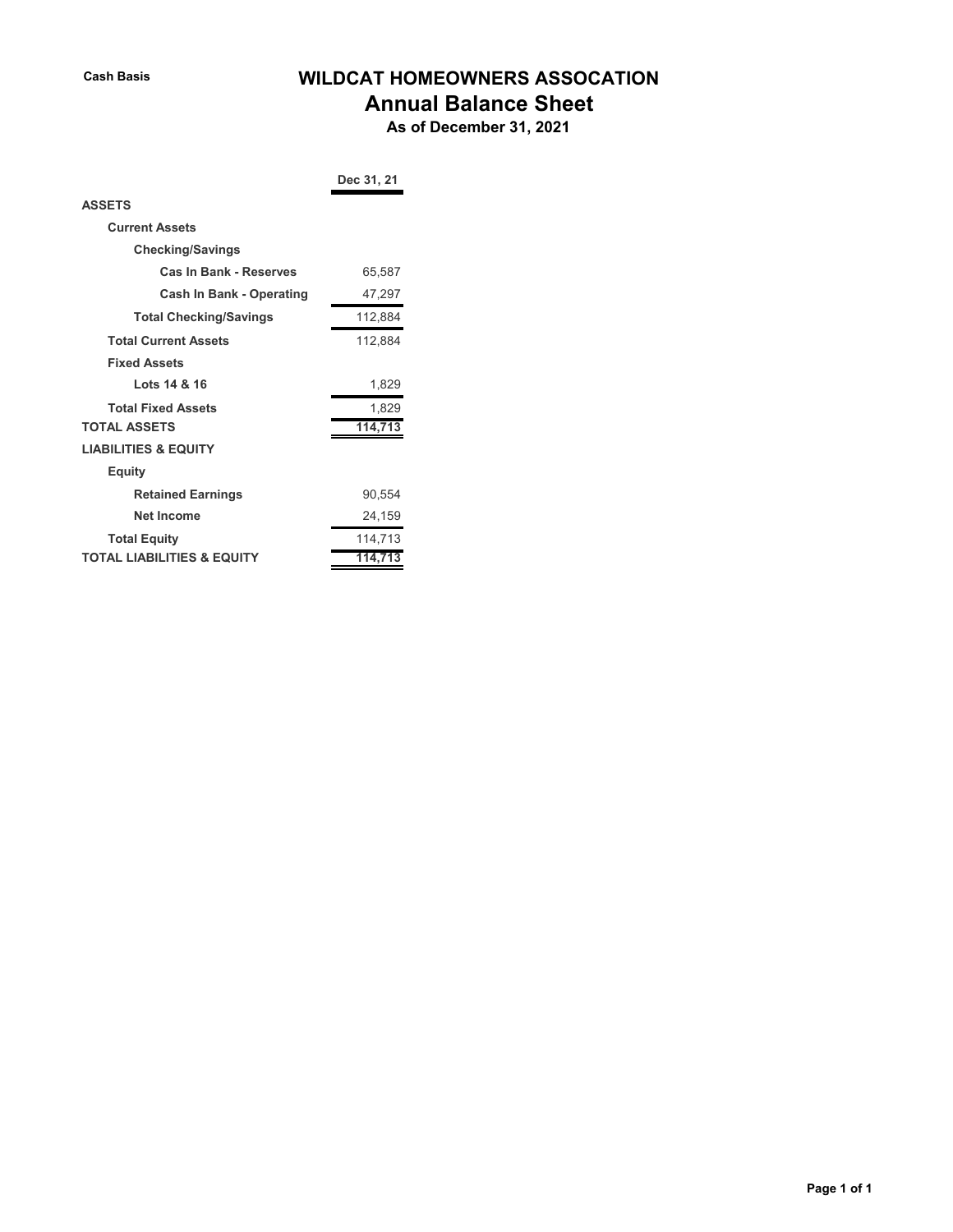# **Cash Basis WILDCAT HOMEOWNERS ASSOCIATION Annual Income & Expense Statement**

 **January through December 2021**

|                                | Jan - Dec 21 | % of Income |
|--------------------------------|--------------|-------------|
| <b>Ordinary Income/Expense</b> |              |             |
| Income                         |              |             |
| <b>Home Owner Fees</b>         | 92,000       | 100%        |
| <b>Late Fees</b>               | 400          | $0\%$       |
| <b>Refunds</b>                 | -800         | $-1\%$      |
| <b>Transponder Fobs</b>        | 325          | $0\%$       |
| <b>Miscellaneous</b>           | 449          | $0\%$       |
|                                |              |             |
| <b>Total Income</b>            | 92,374       | 100%        |
| <b>Expense</b>                 |              |             |
| <b>Accounting &amp; Legal</b>  | 3,834        | 4%          |
| <b>Admin Expenses</b>          | 314          | $0\%$       |
| <b>Bank Service Charge</b>     | 15           | $0\%$       |
| <b>Gate &amp; Security</b>     | 2,162        | 2%          |
| Insurance                      | 1,721        | 2%          |
| Landscaping                    | 9,023        | 10%         |
| Maintenance & Repair           | 3,698        | 4%          |
| <b>Misc Expense</b>            | 15           | $0\%$       |
| <b>Storage Shed</b>            | 625          | 1%          |
| <b>Street Repairs</b>          | 30,405       | 33%         |
| <b>Telephone</b>               | 498          | 1%          |
| <b>Utilities</b>               | 10,288       | 11%         |
| <b>Wells &amp; Water Lines</b> | 5,634        | 6%          |
| <b>Total Expense</b>           | 68,232       | 74%         |
| <b>Net Ordinary Income</b>     | 24,142       | 26%         |
| <b>Other Income/Expense</b>    |              |             |
| <b>Other Income</b>            |              |             |
| <b>Interest Income</b>         | 18           | $0\%$       |
| <b>Total Other Income</b>      | 18           | $0\%$       |
| <b>Net Other Income</b>        | 18           | $0\%$       |
| Net Income                     | 24,160       | 26%         |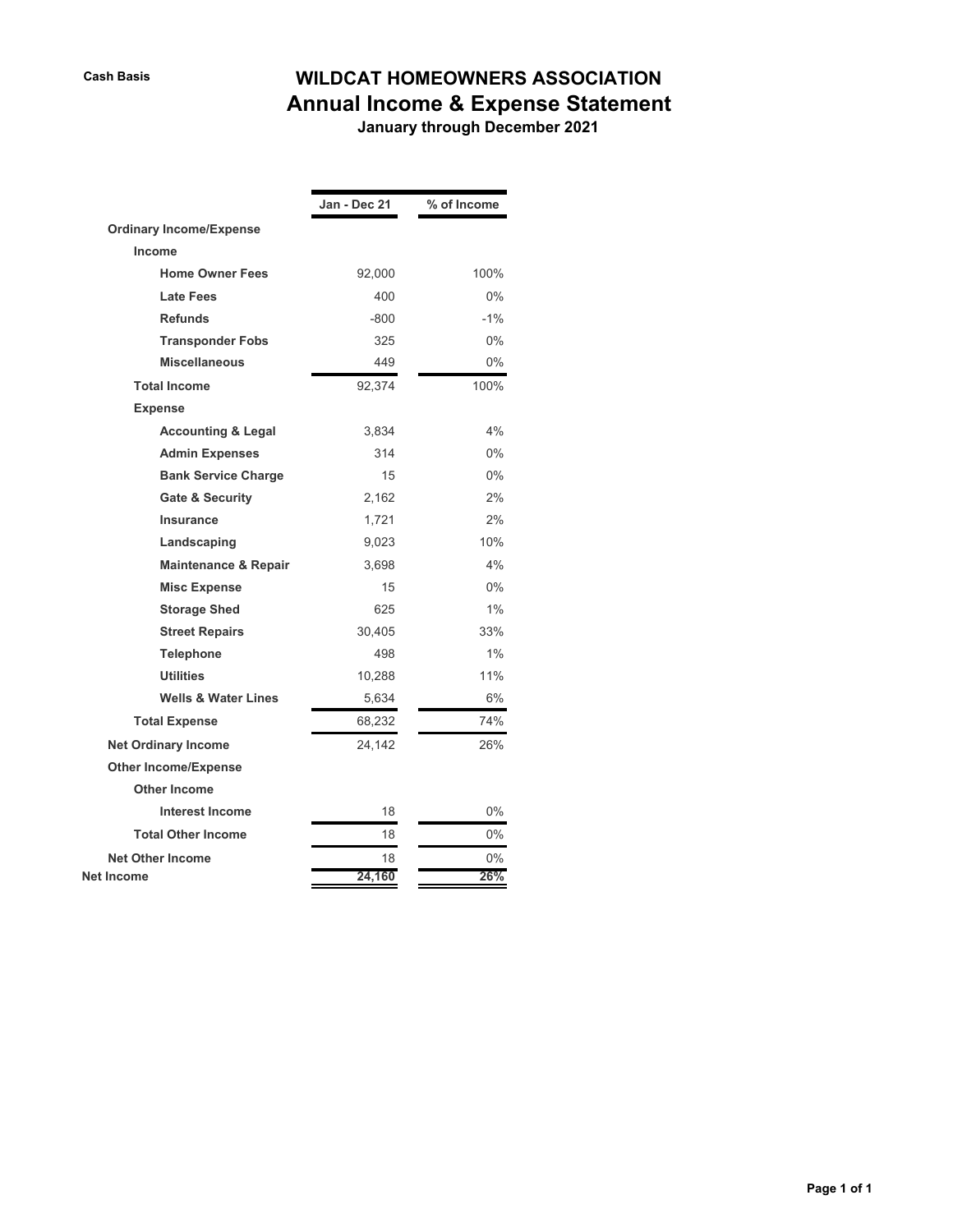## **WILDCAT HOMEOWNERS ASSOCIATION**

## **Statement of Change in Fund Equity**

For the year ended December 31, 2021

|                                   |                    | 2021         |               |
|-----------------------------------|--------------------|--------------|---------------|
|                                   | <b>Reserve For</b> |              |               |
|                                   | Deferred           | Operating    |               |
|                                   | Maintenance        | Fund         | Total         |
| Balance, Beginning Of Year        | 65,569<br>\$       | 23,156<br>\$ | 88,724<br>\$  |
| Net Income (Loss)                 | 18                 | 24,142       | 24,160        |
| Transfers In (Out):               |                    |              |               |
| Special assessments and           |                    |              |               |
| Deferred Maintenance Fees         | 0                  | 0            | 0             |
| <b>Expenditures From Reserves</b> | 0                  | 0            | 0             |
| Rounding                          |                    | 0            | O             |
| Balance, End Of year              | 65,587<br>S        | \$<br>47,298 | 112,884<br>\$ |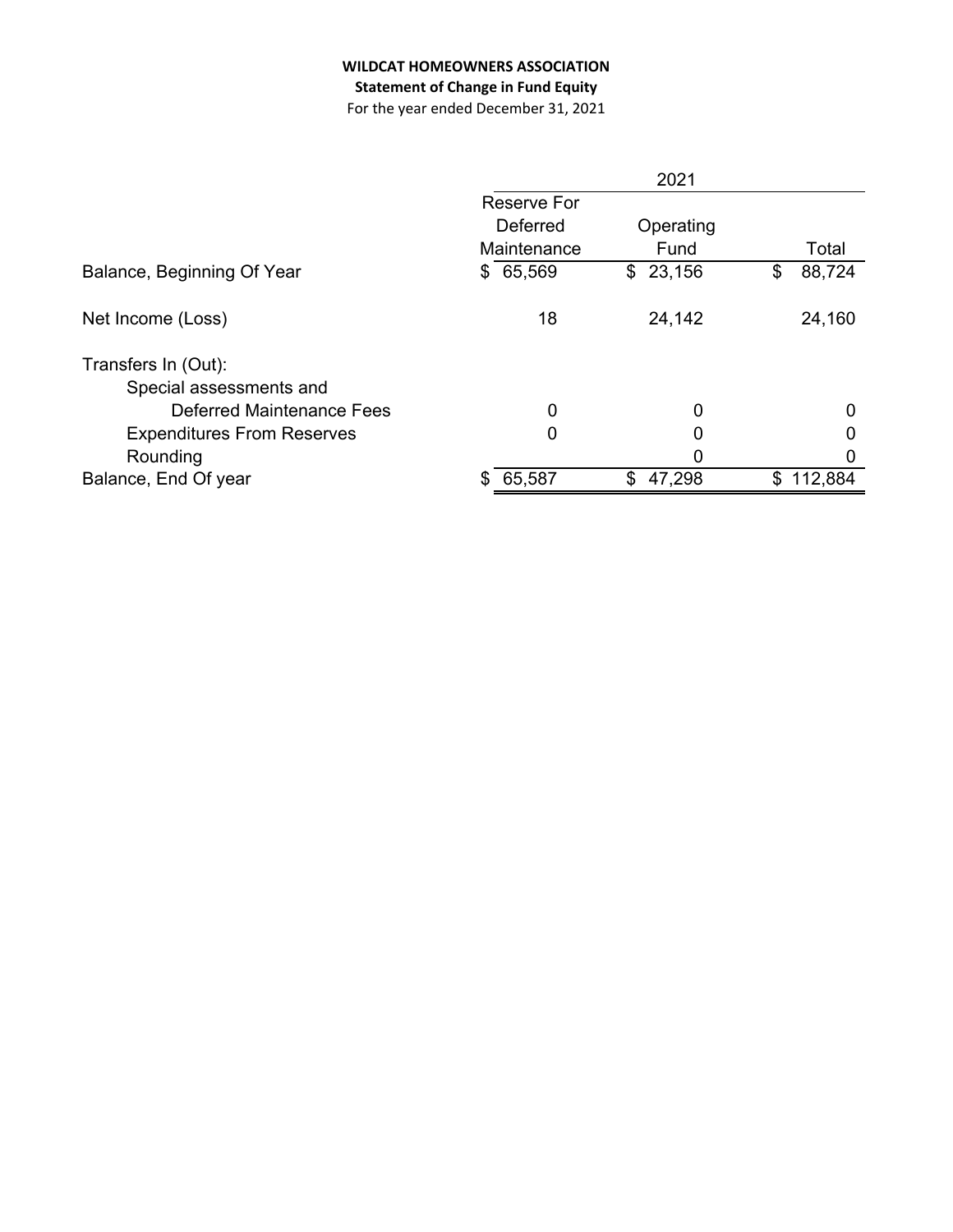#### WILDCAT HOMEOWNERS ASSOCIATION

NOTES TO FINANCIAL STATEMENTS

December 31, 2021

#### 1. SUMMARY OF SIGNIFICANT ACCOUNTING POLICIES

ASSOCIATION ORGANIZATION – The Association was organized in October 2006 as a not for profit association pursuant to the North Carolina Planned Community Act which falls under the North Carolina Statutes Chapter 47F. On October 18, 2006, the Association was incorporated by the State of North Carolina at which time elected to be subject to income taxes as provided by section 528 of the Internal Revenue Code.

ASSOCIATION PROPERTY – The Association is responsible for the operations and maintenance of common areas and owns no assets except for Lots 14 & 16 as shown on the Balance Sheet.

DELINQUENT MAINTENANCE FEES – Delinquent maintenance fees are state at value including accrued interest.

#### SCHEDULE OF DELINQUENT MAINTENANCE FEES

| TDP FL LLC      | \$1,641.59  |
|-----------------|-------------|
| WRI 2016 - 2021 | \$28,086.91 |

OPERATING FUND – The Association's earnings from operations, which are restricted for the use and benefit of Association members, are accumulated in this fund.